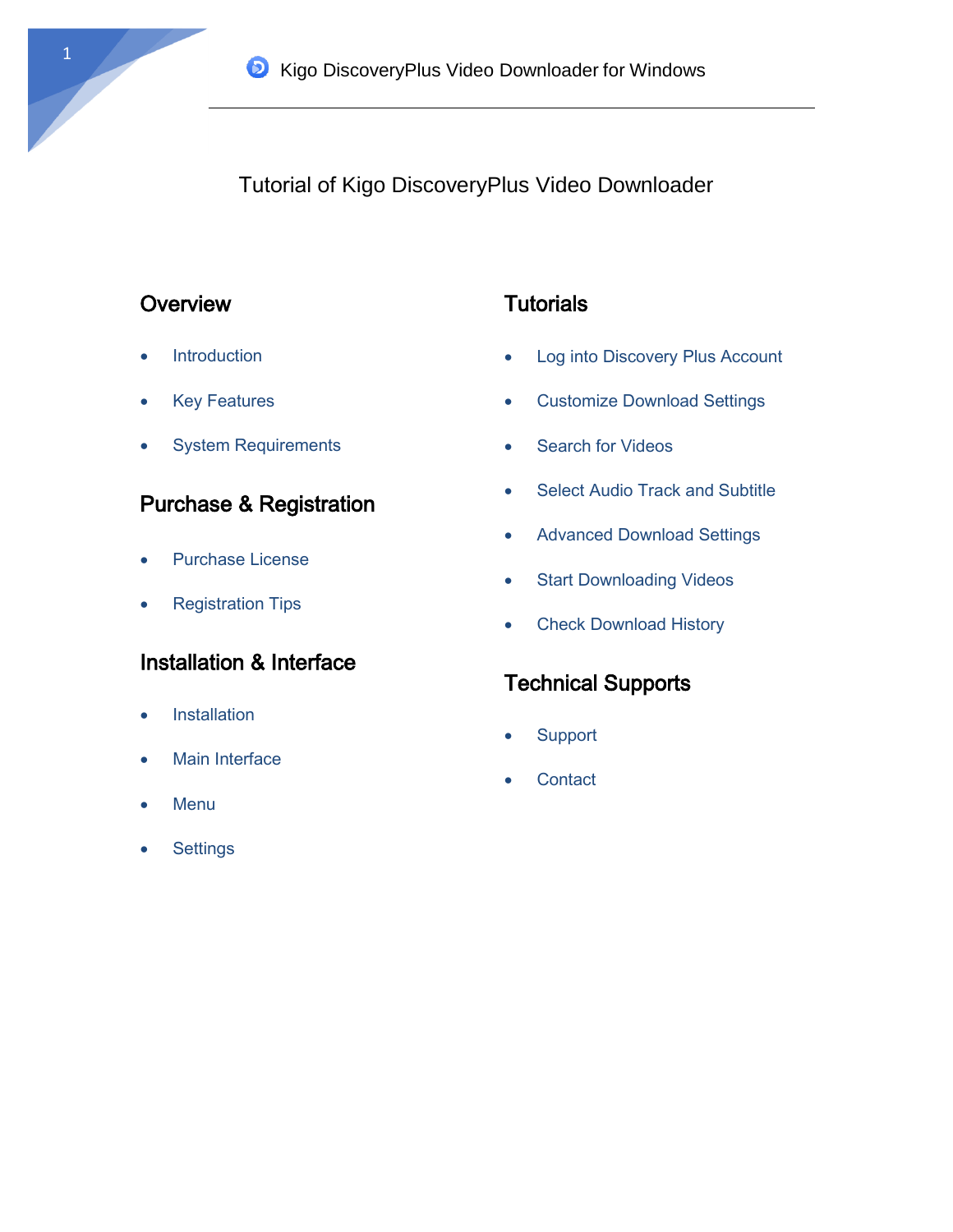## **Overview**

- **Introduction**
- Key Features
- System Requirements

#### **Introduction**

Thank you for using Kigo DiscoveryPlus Video Downloader for Windows!

Kigo DiscoveryPlus Video Downloader for Windows is a professional video downloading tool that offers enough horsepower to download Discovery Plus videos. With this DiscoveryPlus Video Downloader, you can download any movies and TV shows from Discovery Plus to your computer running Windows 11/10/8/8.1/7. Furthermore, the best part is that the program supports to download videos in HD quality with audio tracks and subtitles kept. That means you can freely switch among those languages as needed and get the same watching experience as Discovery Plus Videos provides.

#### Key Features

- Support downloading HD Discovery Plus videos.
- Keep multi-language subtitles & audio tracks.
- Support AD track kept.
- User-friendly and intuitive interface, easy-to-use.
- No need to install Discovery Plus Video app.

#### System Requirements

- Windows 7, 8, 8.1, 10, 11 (32 bits & 64 bits)
- 1GHz processor or above
- 512 megabytes (MB) or higher RAM
- 1024\*768 resolution display or higher Monitor
- 1GB of available hard-disk space or higher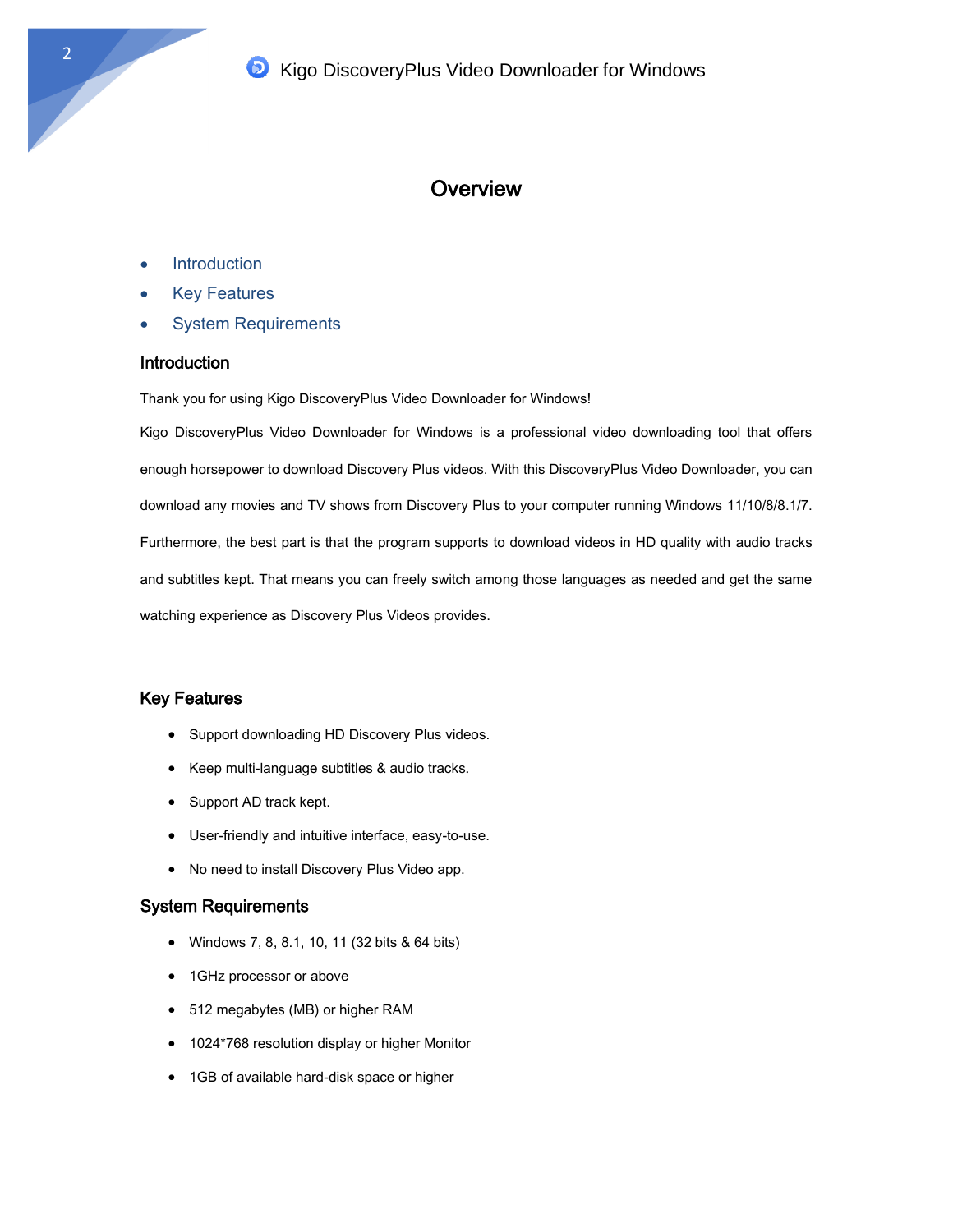# Purchase & Registration

- Purchase Kigo DiscoveryPlus Video Downloader for Windows
- Register Kigo DiscoveryPlus Video Downloader for Windows

#### Purchase Kigo DiscoveryPlus Video Downloader for Windows

Kigo DiscoveryPlus Video Downloader offers three subscription plans: Monthly, Yearly, and Lifetime plans.

Quick Link: To purchase a license key for Kigo DiscoveryPlus Video Downloader for Windows, please visit [here.](https://www.kigo-video-converter.com/discoveryplus-video-downloader/order.html)

#### 1. Why should I buy Kigo DiscoveryPlus Video Downloader for Windows?

Kigo DiscoveryPlus Video Downloader is a shareware, and the trial version only allows you to download the first 5 minutes of each video in HD quality. To get the full video, please purchase a license. After the purchase, you will be provided with your Registration Email and Registration key which will unlock the trial version limitation.

#### 2. What Benefits do we have after Registration?

- Unlimited use during the subscription period without any function restrictions.
- Lifetime FREE upgrades to the latest versions of the same product.
- Lifetime FREE technical support.

#### Register Kigo DiscoveryPlus Video Downloader for Windows

Step 1: Run Kigo DiscoveryPlus Video Downloader on PC. First you should click the Menu icon  $\equiv$  or the Key icon on the upper right, and then select Register option to register your program.

Step 2: Please fill in the blanks with the Registration Email and Registration Code. You can use keyboard shortcuts to copy (Ctrl+C) and paste (Ctrl+V) your license in the registration window.

|         | Please enter the registration information to upgrade trial version to registered version. |  |  |
|---------|-------------------------------------------------------------------------------------------|--|--|
|         | X                                                                                         |  |  |
| E-Mail: |                                                                                           |  |  |
| Code:   | D                                                                                         |  |  |
|         |                                                                                           |  |  |
|         |                                                                                           |  |  |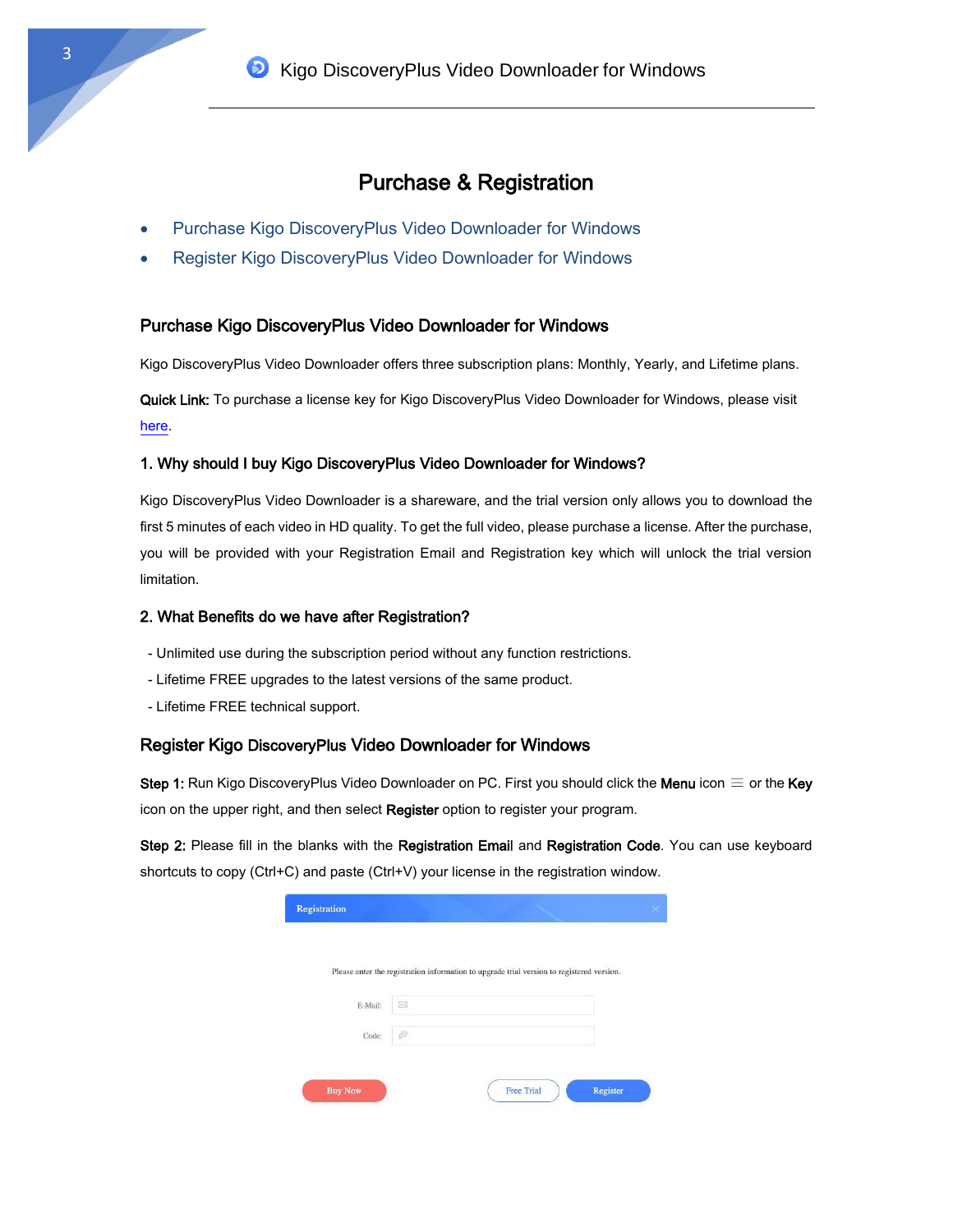



#### Notice:

1. Your computer should be connected with the Internet.

2. Make sure both the Registration Email and Registration key are provided by our company after you pay the registration fee. If you have not paid, please click Buy Now t[o purchase.](https://www.kigo-video-converter.com/discoveryplus-video-downloader/order.html)

3. Please make sure Registration Email and Registration key you entered are both completely and correctly, if not, an error message will pop up.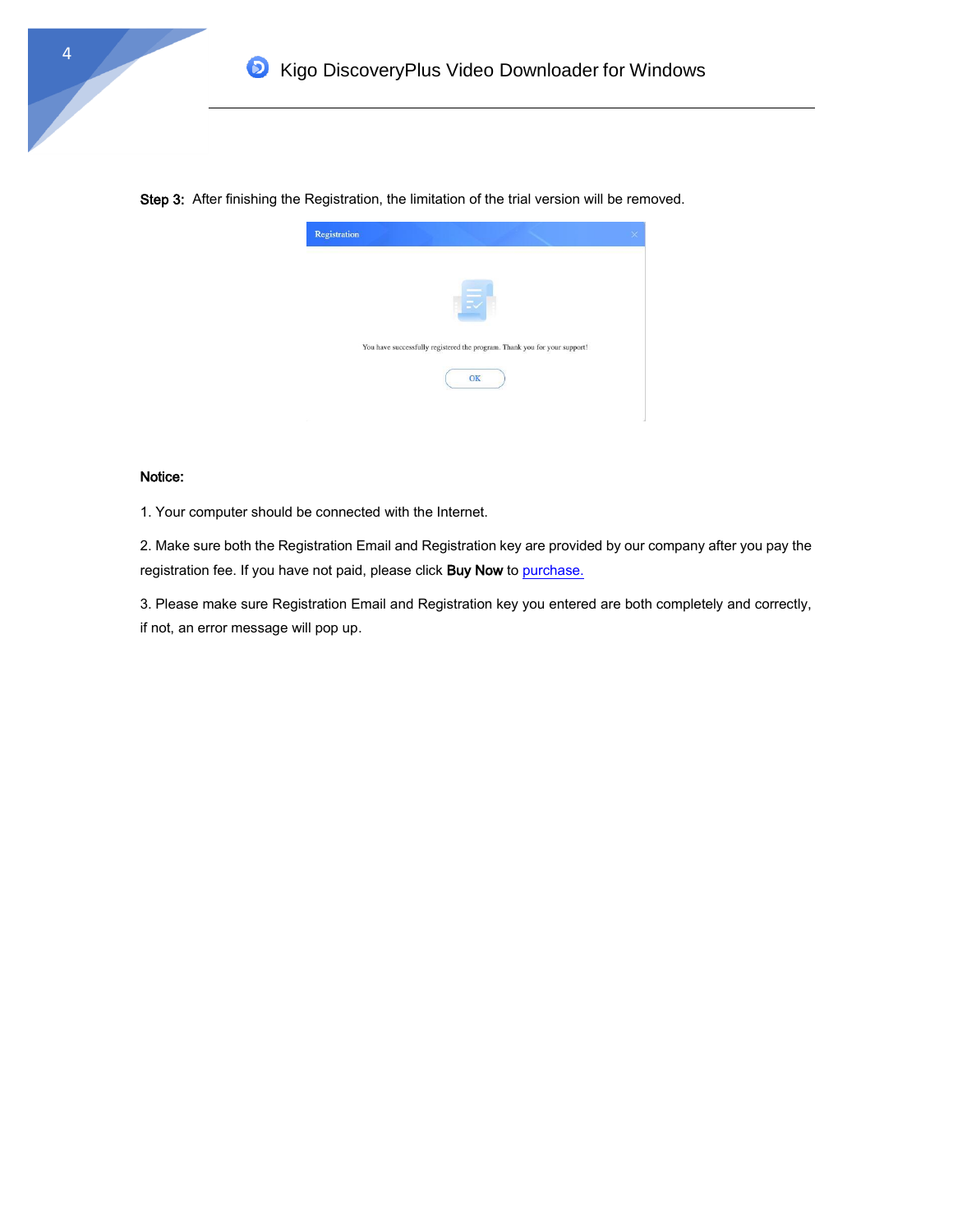# **Installation & Interface**

- **•** Installation
- Main Interface
- Menu
- **•** Settings

### **Installation**

To install the program, please follow the instructions below step by step:

1. Download and install Kigo DiscoveryPlus Video Downloader for Windows from [Download Center.](https://www.kigo-video-converter.com/downloads.html)

2. Double click the installation package of Kigo DiscoveryPlus Video Downloader for Windows to start installing the program on your computer.

3. Follow the instructions to finish the installation.

Note: You can customize the output path for the program as well as create a desktop shortcut icon for convenience during the installation.

#### Main Interface

Launch Kigo DiscoveryPlus Video Downloader for Windows and you will see the main interface as below:

| kigo<br>DiscoveryPlus Video Downloader | Download<br>r+1<br>ليبنا                                                                                               | Library | 囪<br><b>DX</b><br>注<br>$\sim$ |
|----------------------------------------|------------------------------------------------------------------------------------------------------------------------|---------|-------------------------------|
|                                        | <b>Kigo Discovery Downloader</b>                                                                                       |         |                               |
|                                        | Paste video URL here or search                                                                                         | o       |                               |
|                                        | Search video by name or<br>copy link and paste it above                                                                |         |                               |
|                                        | 999<br>a<br>Discovery+<br>×<br>$\leftarrow$<br>https://www.discoveryplus.com/show/love-off-<br>$\rightarrow$<br>G<br>û |         |                               |
|                                        |                                                                                                                        |         |                               |
|                                        |                                                                                                                        |         | PRIVACY POLICY                |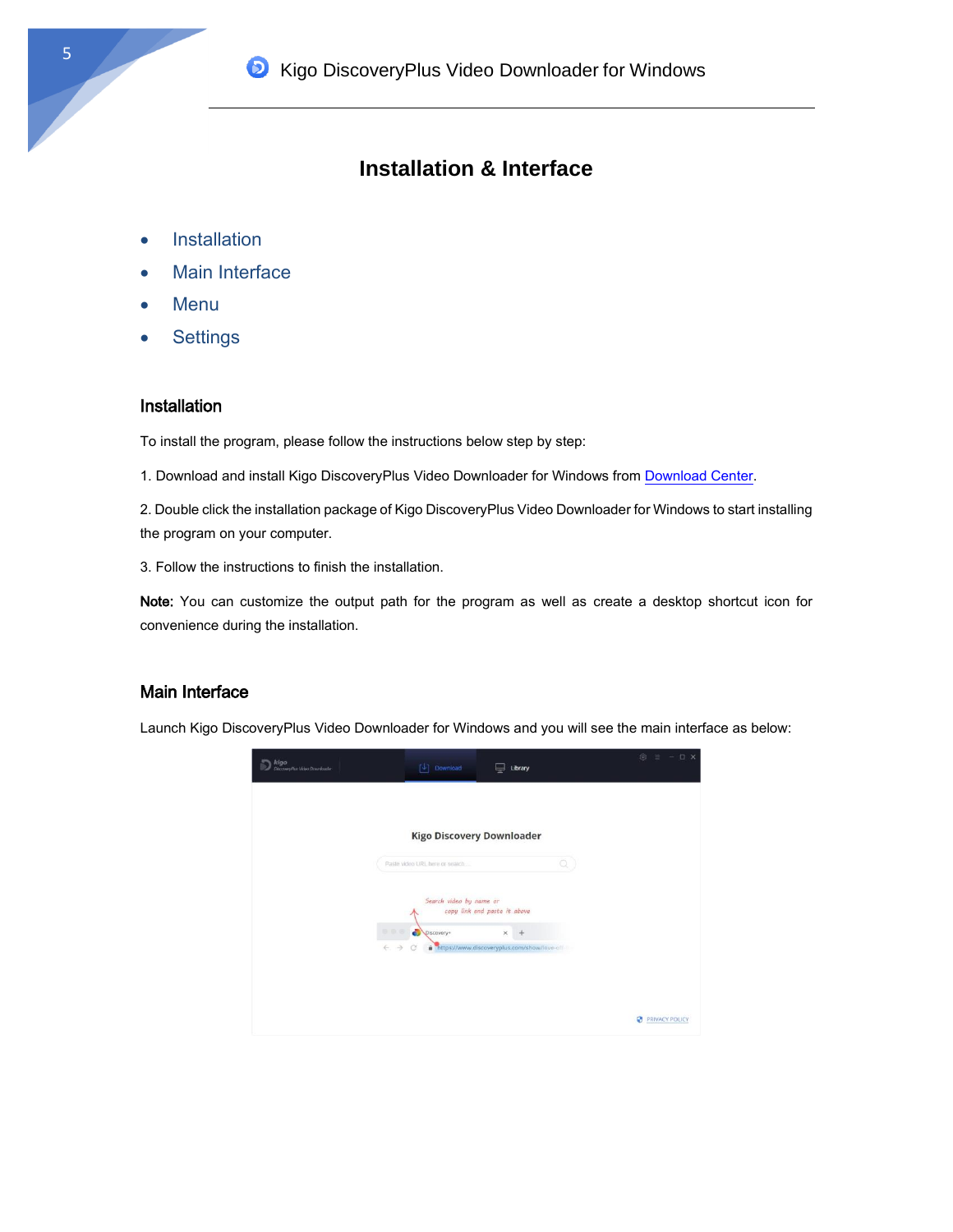### Menu

Click the "Menu"  $\blacksquare$  button on the upper-right corner, and you will see a dialogue as below:



## **Settings**

Click the "Settings" button on the upper right, and you will see a pop-up window as below, where you can customize the output quality (High, Medium, Low), output path, audio and subtitles language, etc:

| kigo<br>DiscoveyPlus Video Downloader |                          | $\begin{bmatrix} \downarrow \\ \end{bmatrix}$ Download | Library                                                       |          | $\hat{\omega}$ = $-\Box$ X |
|---------------------------------------|--------------------------|--------------------------------------------------------|---------------------------------------------------------------|----------|----------------------------|
| <b>Settings</b>                       |                          |                                                        |                                                               | $\times$ |                            |
|                                       | <b>Download Settings</b> | Account Settings                                       | Advanced                                                      |          |                            |
|                                       | Video Format:            | MP4                                                    | $\sim$                                                        |          |                            |
|                                       | Video Quality:           | High                                                   |                                                               |          |                            |
|                                       | Audio Language:          | Mandarin<br>n<br>Save 5.1 surround audio track, if any | $\odot$<br>$\vee$<br>Save AD (Audio Description) if available |          |                            |
|                                       | Subtitle Language:       | English                                                | $\odot$<br>$\checkmark$                                       |          |                            |
|                                       | Save Subtitle as:        | Internal subtitles                                     | ×                                                             |          |                            |
|                                       | Output Folder:           |                                                        | C:\Users\wffmj\Documents\Kigo Discovery D-                    | $\sim$   |                            |
|                                       |                          |                                                        | Put the computer to sleep after finishing the download queue  |          |                            |
|                                       |                          |                                                        |                                                               | Ö.       |                            |
|                                       |                          |                                                        |                                                               |          | ø<br><b>PRIVACY POLICY</b> |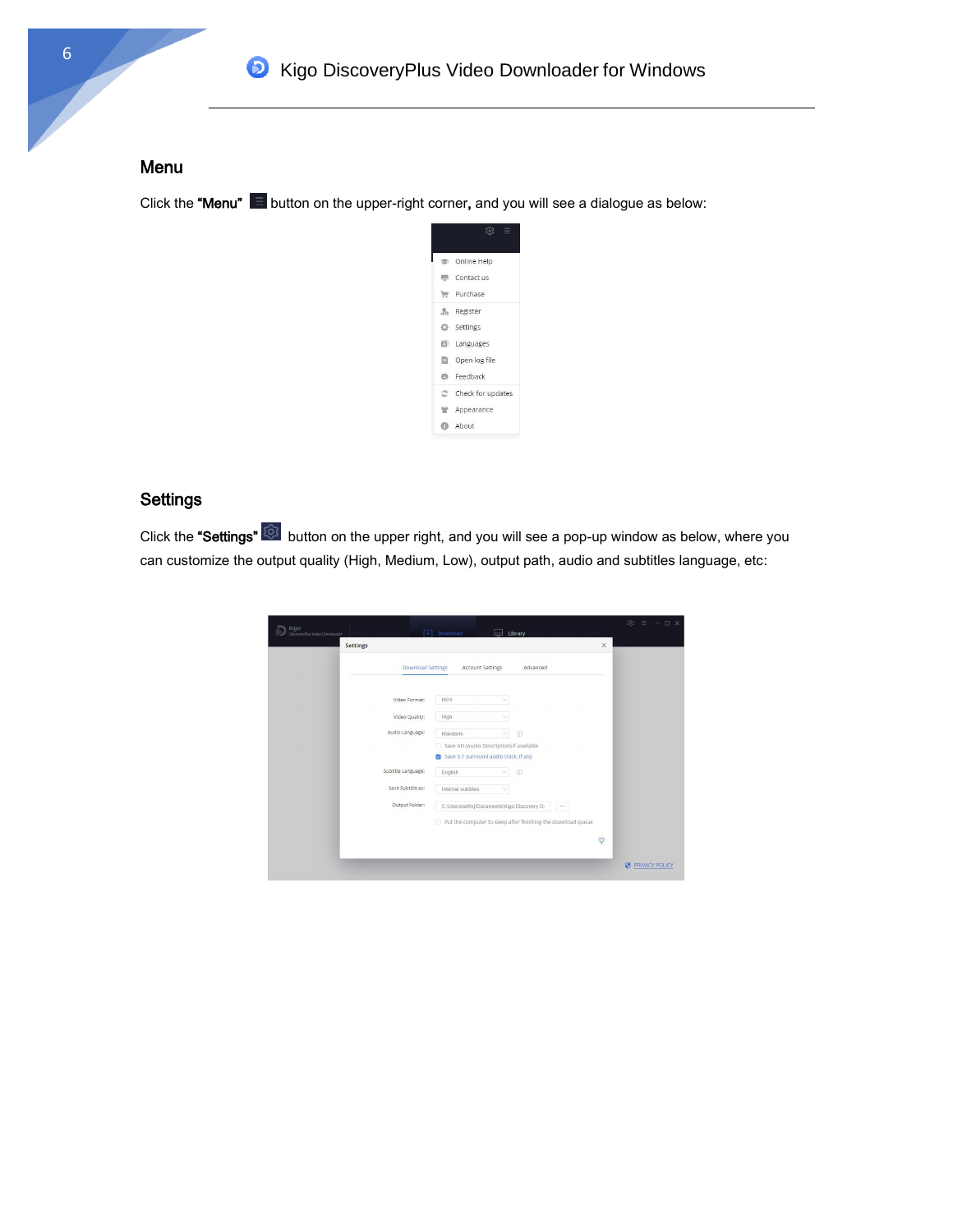# **Tutorials**

- Log into Discovery Plus Account
- Customize Download Settings
- Search for Videos
- Select Audio Track and Subtitle
- Advanced Download Settings
- Start Downloading Videos
- Check Download History

### Log into Discovery Plus Account

Run Kigo DiscoveryPlus Video Downloader on Windows PC and log in to your Discovery Plus account.

Note: Please try to enter any word or video's name in the search box, then there will be a pop-up window prompting you to log in Discovery Plus account.

### Customize Download Settings

Click the Setting icon on the upper right corner to customize the output quality (High, Medium, Low), output path, audio and subtitles language, etc.

| kigo<br>DiscoveryPlus Video Downloader<br><b>Settings</b> | Download<br>Library                                                                                           | ि ।<br>$ \Box$ $\times$<br>$=$<br>$\times$ |
|-----------------------------------------------------------|---------------------------------------------------------------------------------------------------------------|--------------------------------------------|
|                                                           | <b>Download Settings</b><br><b>Account Settings</b><br>Advanced                                               |                                            |
| Video Format:                                             | MP4<br>$\checkmark$                                                                                           |                                            |
| Video Quality:                                            | High                                                                                                          |                                            |
| Audio Language:                                           | $\odot$<br>Mandarin<br>×<br>Save AD (Audio Description) if available<br>Save 5.1 surround audio track, if any |                                            |
| Subtitle Language:                                        | $\odot$<br>English<br>$\checkmark$                                                                            |                                            |
| Save Subtitle as:                                         | Internal subtitles<br>$\ddot{\,}$                                                                             |                                            |
| Output Folder:                                            | C:\Users\wlfmj\Documents\Kigo Discovery Di<br>111                                                             |                                            |
|                                                           | Put the computer to sleep after finishing the download queue                                                  |                                            |
|                                                           |                                                                                                               | Ò.                                         |
|                                                           |                                                                                                               | Ø<br>PRIVACY POLICY                        |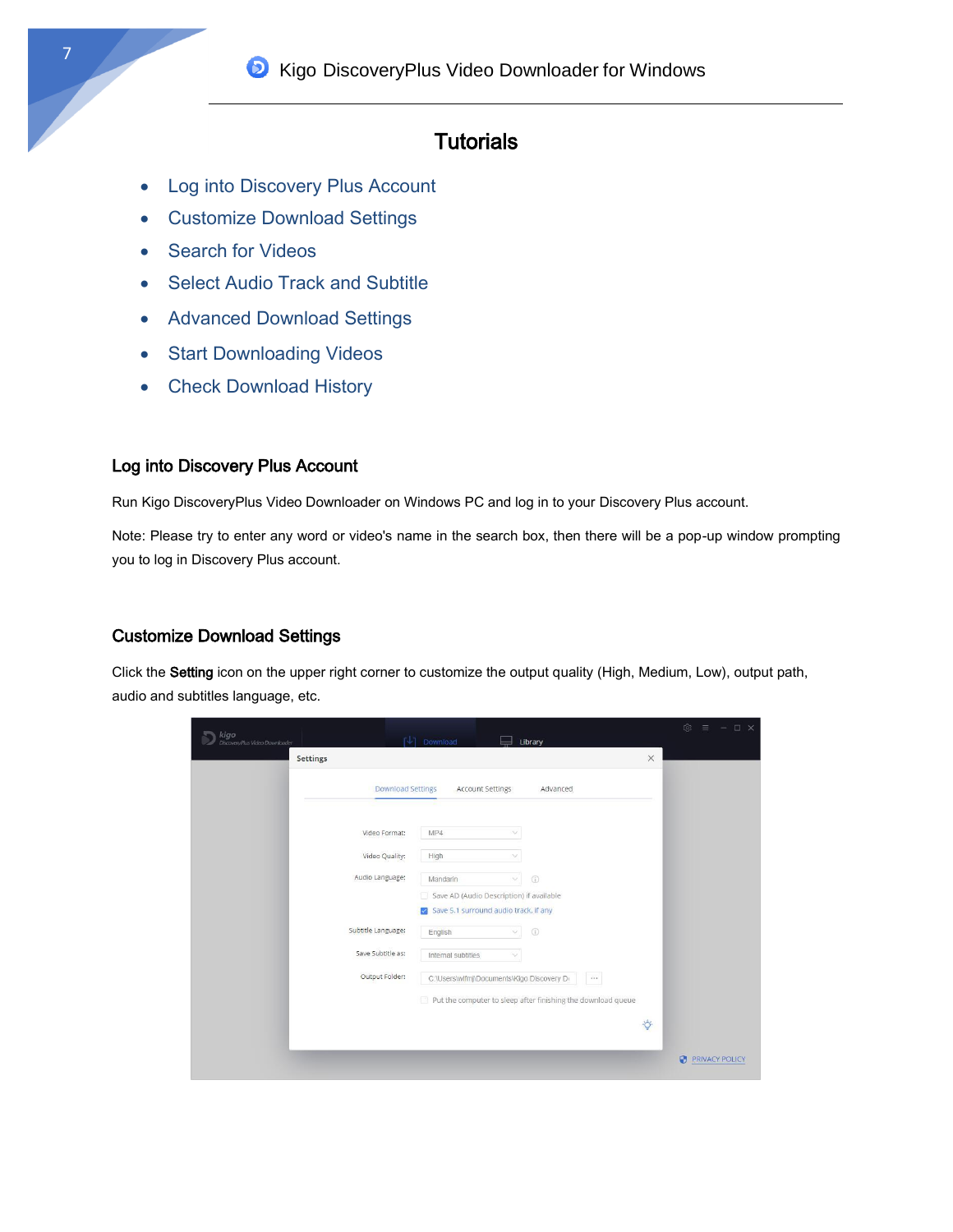### Search for Videos

Please enter the name of movies & TV shows or copy and paste the link of videos from Discovery Plus to the program, and then click the little magnifier icon, followed that the program will list the video or all of the related videos.



#### Advanced Download Settings

Click Download button, you can choose the season and episode to download. And click "Advanced Download", you can set the more details.

| 23 videos found |                          | Video   | Audio          | Subtitles     |              |
|-----------------|--------------------------|---------|----------------|---------------|--------------|
|                 |                          | Quality | <b>Bitrate</b> | Original Size |              |
|                 | $\Box$                   | 240P    | 202K           | 76.3 MB       | $\downarrow$ |
|                 | α                        | 240P    | 359K           | 135.3 MB      |              |
|                 | $\Box$                   | 360P    | 810K           | 304.9 MB      |              |
|                 | D                        | 480P    | 1997K          | 751.1 MB      | $\downarrow$ |
|                 | 同                        | 720P    | 3199K          | 1.2 GB        |              |
|                 | $\overline{\mathcal{L}}$ | 1080P   | 5004K          | 1.8 GB        |              |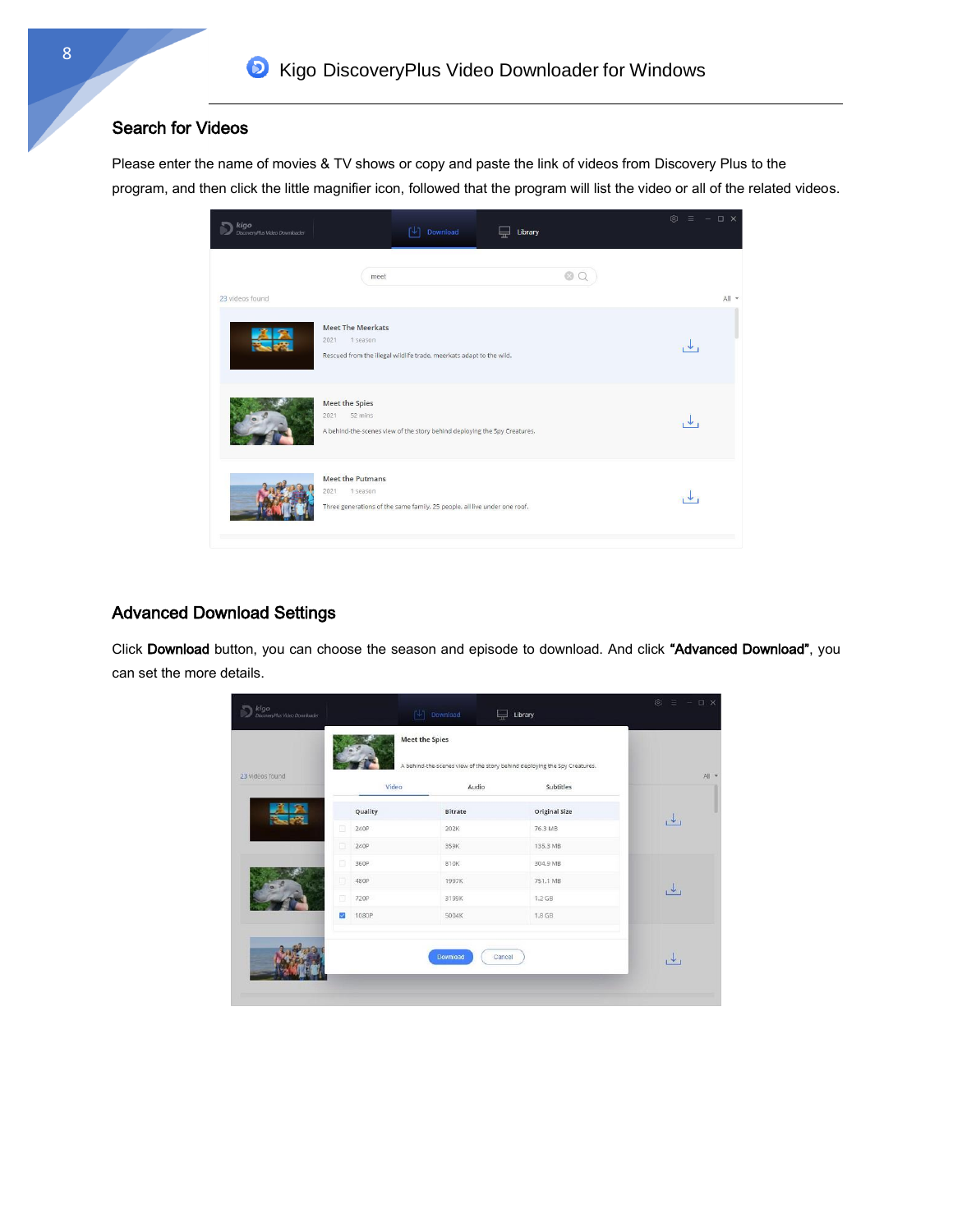# Start Downloading Video

After completing the above steps, now the final step is clicking the download icon to start downloading the video to the output folder you've chosen in the previous step.



### Check Download History

After downloading, you can click on Library to find the well-downloaded Discovery Plus videos on local drive.